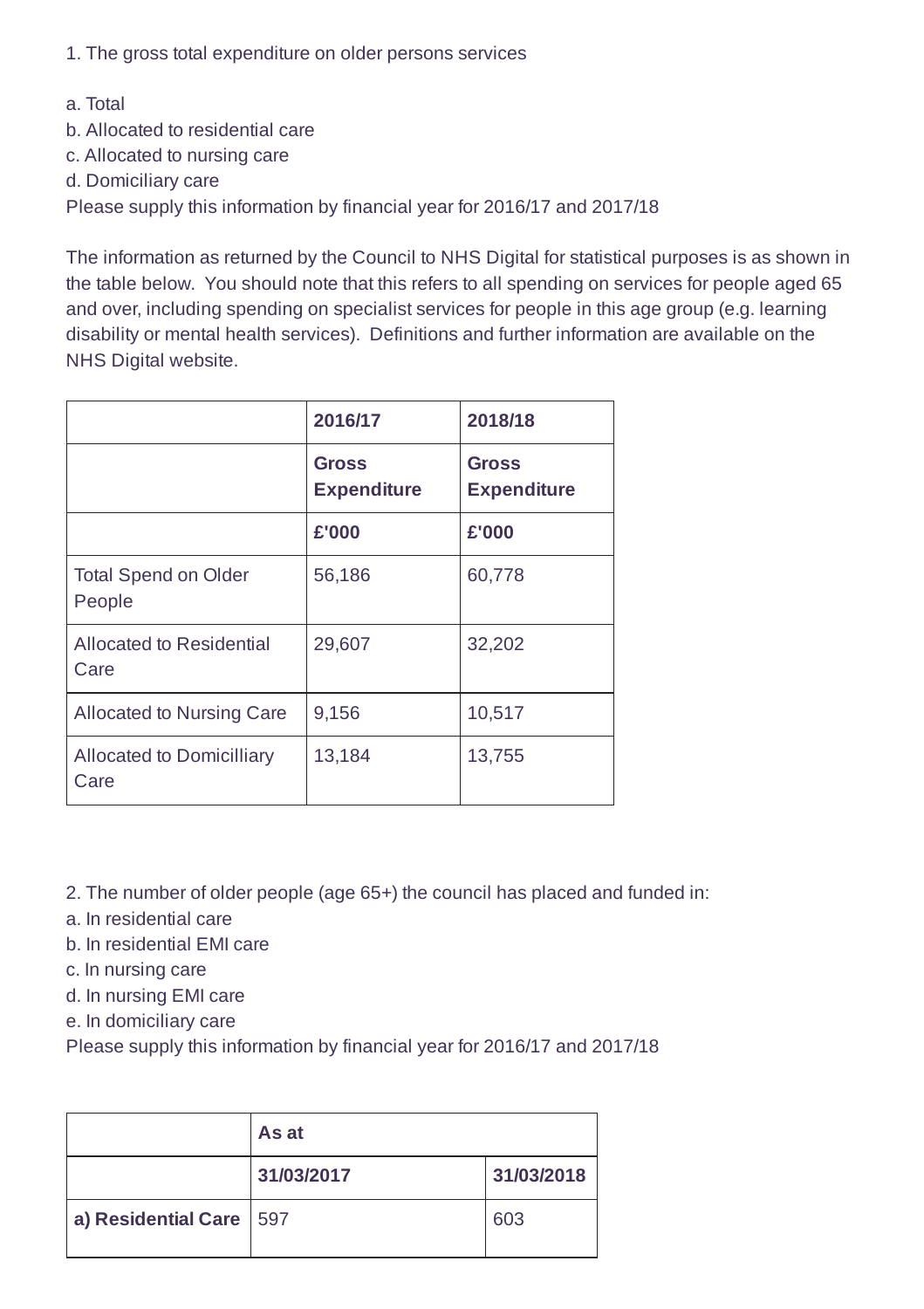| b) Residential EMI<br>care | 474  | 484  |
|----------------------------|------|------|
| c) Nursing Care            | 238  | 241  |
| d )Nursing EMI<br>care     | 110  | 106  |
| e) Domiciliary care        | 1590 | 1539 |

3. The number of people (age 65+) the council has assessed and are privately funded in:

- a. In residential care
- b. In residential EMI care
- c. In nursing care
- d. In nursing EMI care
- e. In domiciliary care

Please supply this information by financial year for 2016/17 and 2017/18

**We do not hold comprehensive data on the number of people who have been assessed by the Council and who then decide to move into a care home or arrange domiciliary care under a private arrangement.**

4. The number of older people (age 65+) the council has placed and have LA funding, but are also subject to a

- third party top up:
- a. In residential care
- b. In residential EMI care
- c. In nursing care
- d. In nursing EMI care
- e. In domiciliary care
- Please supply this information by financial year for 2016/17 and 2017/18

|                            | As at      |            |
|----------------------------|------------|------------|
|                            | 31/03/2017 | 31/03/2018 |
| a) Residential Care        | 38         | 33         |
| b) Residential EMI<br>care | 12         | 26         |
| c) Nursing Care            | 3          | 5          |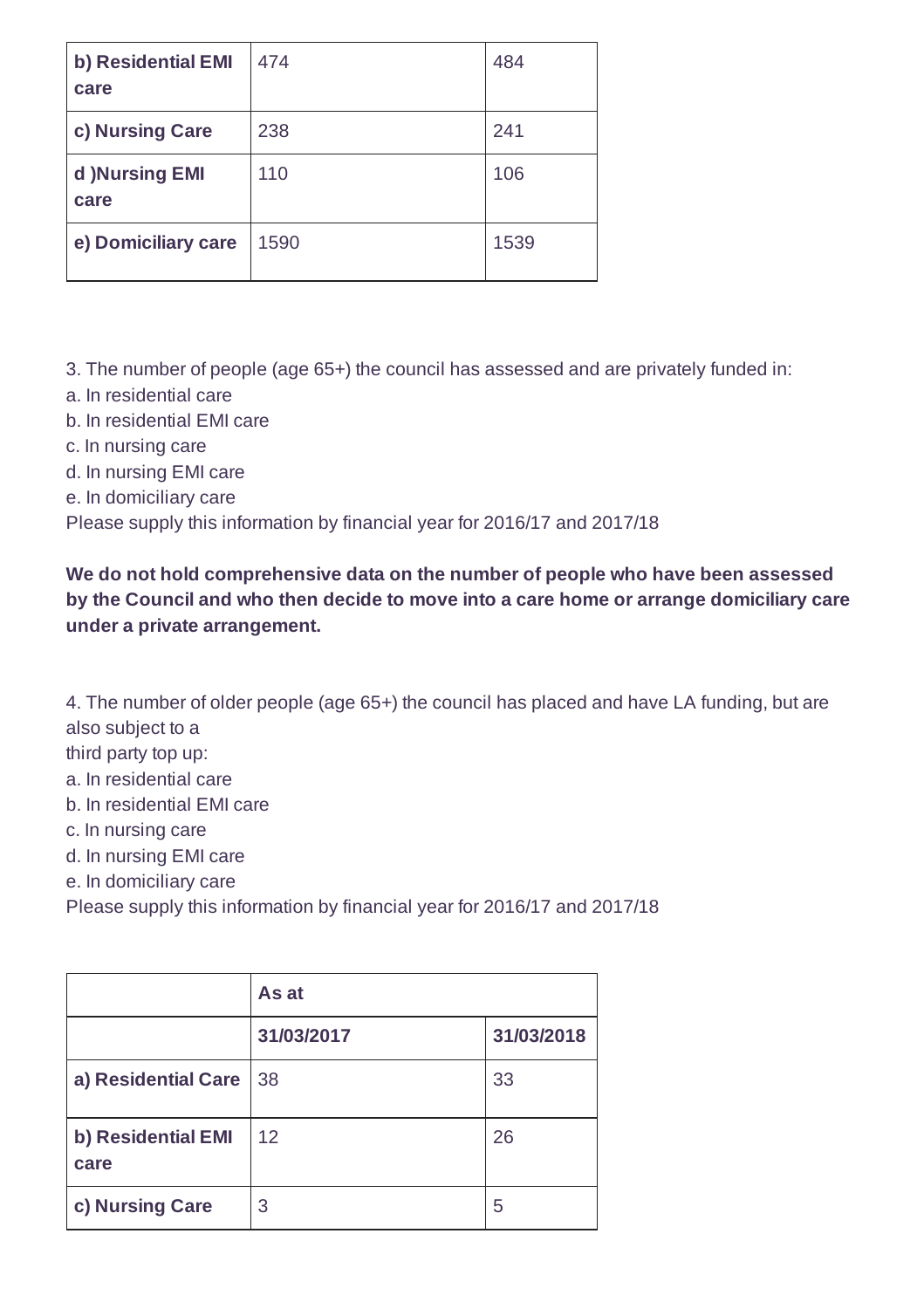| d) Nursing EMI<br>care |           |           |
|------------------------|-----------|-----------|
| e) Domiciliary care    | See below | See below |

## **Third party top-ups do not exist in the same form for domiciliary services as for placements in care homes. Some people who have home care services arranged by the Council do also purchase additional services privately, from the same or a different provider, but we do not hold comprehensive data about this.**

5. The number of older people (age 65+) in the council area who are completely privately funding their care:

- a. In residential care
- b. In residential EMI care
- c. In nursing care
- d. In nursing EMI care
- e. In domiciliary care

Please supply this information by financial year for 2016/17 and 2017/18

## **We do not hold precise data for this.**

6. The number of older people (age 65+) the council has placed who are outside of the council area:

- a. In residential care
- b. In residential EMI care
- c. In nursing care
- d. In nursing EMI care
- e. In domiciliary care

Please supply this information by financial year for 2016/17 and 2017/18

| 2016/17     |  |  |
|-------------|--|--|
| (numbers at |  |  |
| 31/03/2017) |  |  |

| <b>Package</b><br><b>Type</b> | <b>Clients</b> |
|-------------------------------|----------------|
| Nur                           | 25             |
| Nur dementia                  | 18             |
| Res                           | 36             |
| Res dementia                  | 39             |
| <b>Grand Total</b>            | 118            |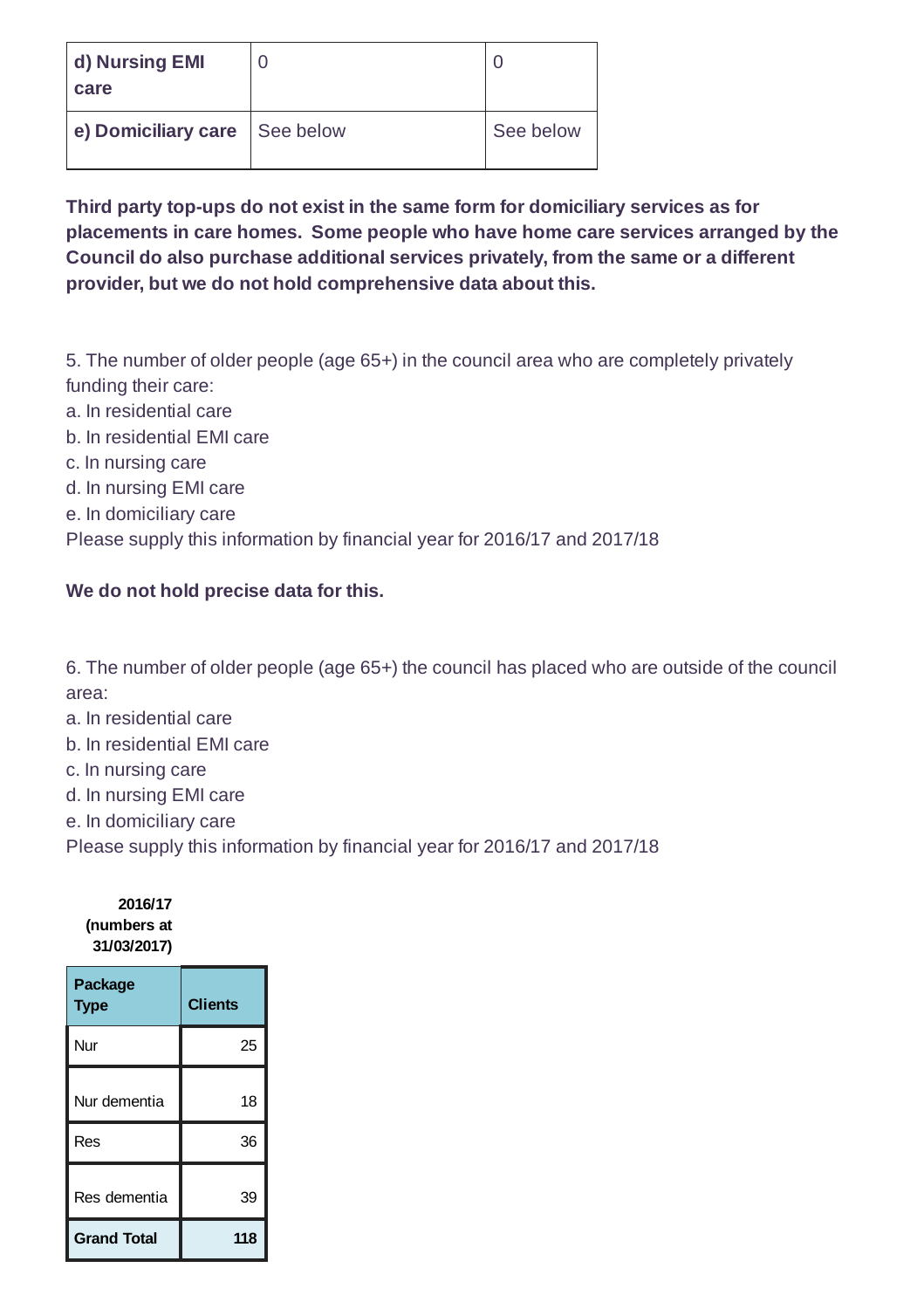## **2017/18 (numbers at 31/03/2018)**

| Package<br><b>Type</b> | <b>Clients</b> |
|------------------------|----------------|
| Nur                    | 26             |
| Nur Dementia           | 29             |
| Res                    | 36             |
| Res Dementia           | 38             |
| <b>Grand Total</b>     | 129            |

- 7. The fee rates paid to out of area placements for older people:
- a. In residential care
- b. In residential EMI care
- c. In nursing care
- d. In nursing EMI care
- e. In domiciliary care

Please supply this information by financial year for 2016/17 and 2017/18

## **We do not have standard fee rates. Our usual policy is to match the fee rates paid by the host local authority for the kind of care which we assess as being needed.**

- 8. The number of care homes in the council area registered to cater for:
- a. Older peoples residential care
- b. Older peoples nursing care
- c. EMI care

9. Does the local authority have a banding system for fee rates?

Yes

10. If "yes" to question 9, can you supply information to the number of care homes in each banding?

**Fee levels are based on two factors, a quality banding, mainly based on CQC rating, and the size of the home. Current numbers are as shown below.**

Number of beds